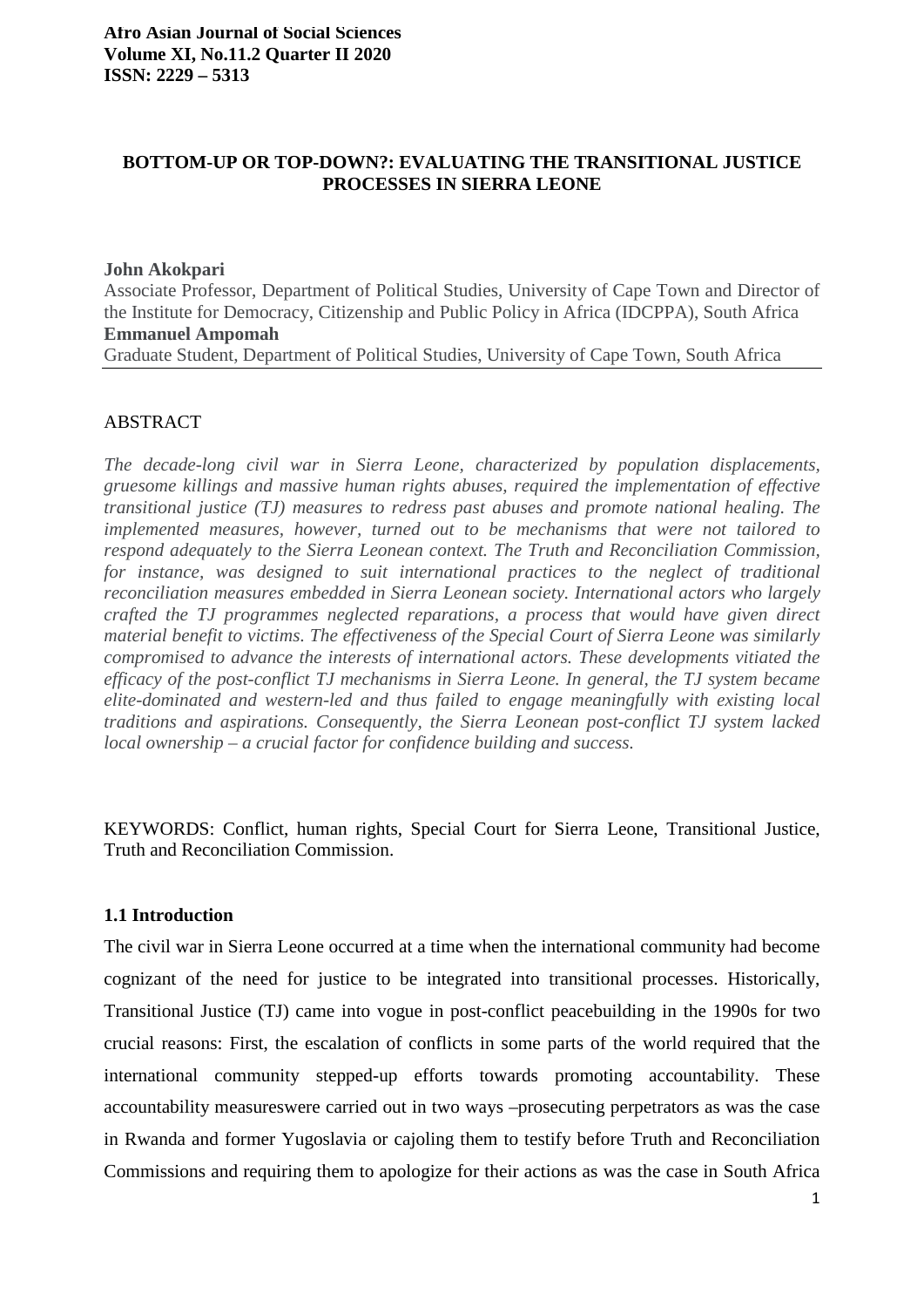and Ghana. In some cases, both approaches were adopted. The latter was, however, the exception and not the rule, as the international community favored criminal prosecutionsin post-conflict states.The second reason for the dominance of TJwasto seek redress for victims.

Efforts at ensuring post-conflict peacebuilding in Sierra Leonerequired the implementation of various TJ mechanisms. Although the transitional process has been relatively successful as Sierra Leone has not relapsed into conflict and is at the verge of consolidating its democratic gains, the TJ mechanisms implemented were rife with flaws.This article sets out to examine the transitional justice models implemented as part of the post-conflict reconstruction process in Sierra Leone. Itassesses the level of engagement of the TJ process with localexpectations, needs and culture.Drawing on literature from conflict and peace studies, it argues that the TJ mechanisms inpost-conflict Sierra Leone failed to meaningfully engage with existing local traditions, aspirationsand demands, thusmaking it difficult for citizens to take ownership of the process.Thepaper is divided into four sections: the first sectionsets out the conceptual framework underpinning the study. The second expounds the background to the conflict, while the subsequent sectionsanalyze the various TJ mechanisms implemented including the Truth and Reconciliation Commission, the Reparation Program as well as the Special Court for Sierra Leone.

#### **1.2 Conceptualizing Transitional Justice**

The International Centre for Transitional Justice defines it as a "response to systematic or widespread violations of human rights. In this case, TJ seeks recognition for victims of abuse and the promotion of possibilities for peace, reconciliation and democracy" (ICTJ, 2009:1). The aim of transitional justice is to aid societies recovering from prevalent human rights abuses to rectify the atrocities of the past while entrenching democratic values and the culture of peace into the new "social fabric". TJ is often implemented in countries emerging from oppressive regimesor from conflicts.Boraine (2006) argues that a country in transition is a state that is"emerging from one particular order"and yet is unsettled on the best approach to respond to the "challenge of the new"(Boraine, 2006: 17). This uncertain condition usually paves the way for globalactors to influence the transitional process in post-conflict states with the consent of the countries involved.

TJ as an academic field evolved in the 1980s as part of efforts to address abuses emanating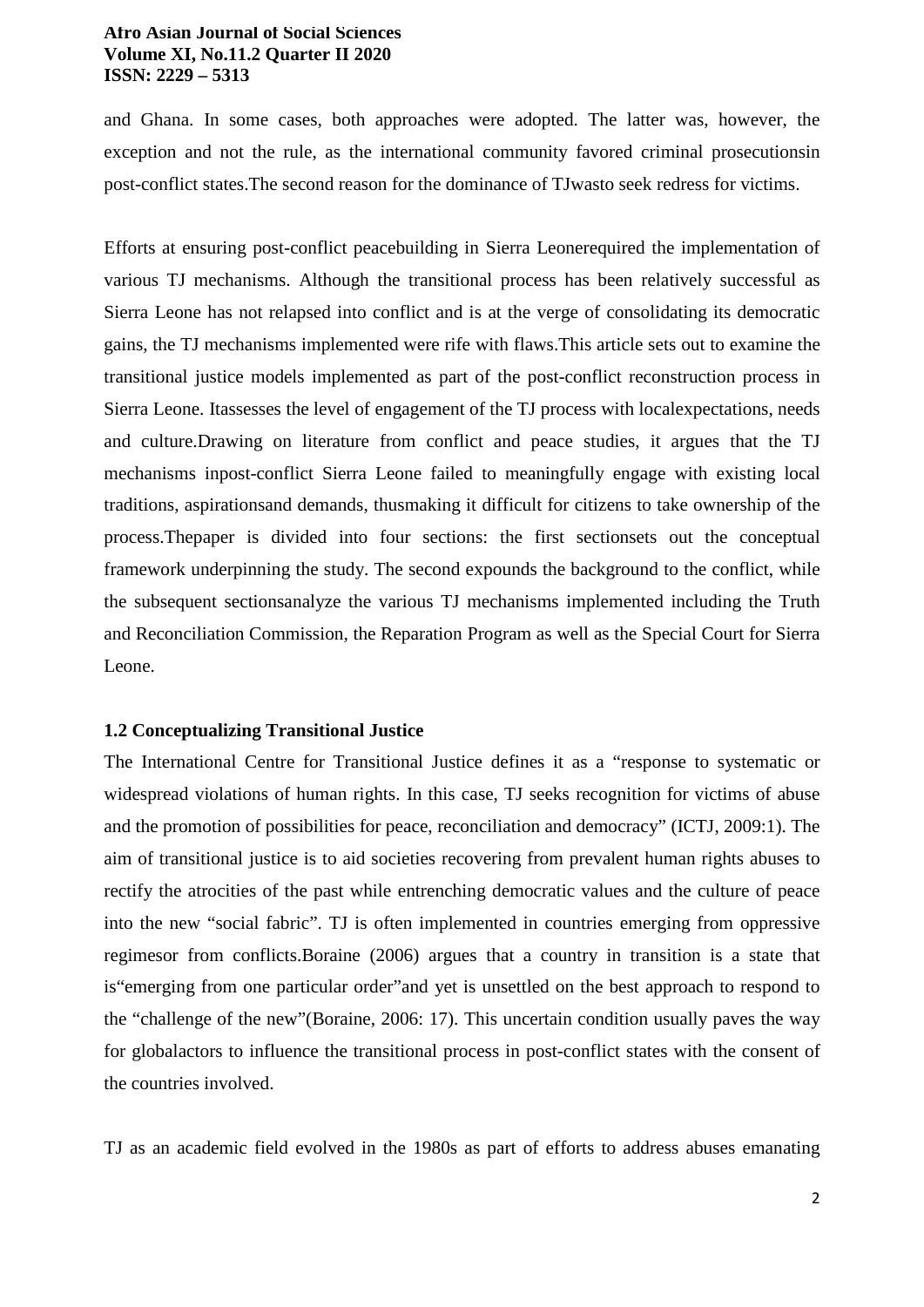from repressive regimes in Latin America and Eastern Europe (Haldemann, 2016).With time, TJcontributed towards promoting global peace, democratic transitions and ensuring the continuous redress of justice for human rights violations. TJ has achieved this through such mechanisms as truth commissions, reparation programs and criminal prosecutions. Yet, the field has been confronted with challenges, including the neglect of victims and the inability of justice processes to satisfactorily address the structures, hierarchies and biases that shape human rights abuses (Vasuki, 2016). Challenges faced by TJ resonate from the high level of global economic inequality among nations of the world. This usually results in developing countries depending on the developed world to finance TJ initiatives.Accordingly, the implementation of TJ mechanisms may often either reflect the interest of Western donors or result in compromises thatare not necessarily tailored to suit thecontext and interest of transitional states.Thus, there are currently "more challenging concerns about the narrow discourse of impunity in transitional justice and the need to develop a more robust approach to accountability for economic crimes" (ibid:12).Moreover, in the process of transitioning, states are confronted with challenges emanating from the quest to redress past abuses, ensure sustainable peace and advance economic growth and development (Boraine, 2006). These states are further confronted with the hurdle of establishing and preserving democracy and good governance. Where these challenges are not satisfactorily addressed, countries often relapse into conflict as evidenced by the second Liberian civil war in 2002 and the 2010 post-election conflict in Cote d'Ivoire.

### **1.3 Background to theCivil War**

The Sierra Leonean civil war can be characterized as part of the new war phenomenon (Kaldor, 2012). Like most African conflicts, the causes of the war were complicated and multidimensional. An understanding of the underlying causes of the conflict is thus relevant in evaluating the efficacy of the post-conflict TJ mechanisms in the country.The United Nations Development Program (UNDP) attribute the underpinning conditions for the conflict to the weakness of state authority, the pervasiveness of corruption, patronage and mismanagement of state resources (UNDP, 2011). In addition to these internal factors, external pressure for the adoption of the ubiquitous Structural Adjustment Program (SAP) contributed towards weakening the governments' capacity to provide basic services and further shrank its revenue base (ibid). SAPs further led to the marginalization of the youth in Freetown and many hinterland dwellers.The pressures of SAPs on society were exacerbated by the All People's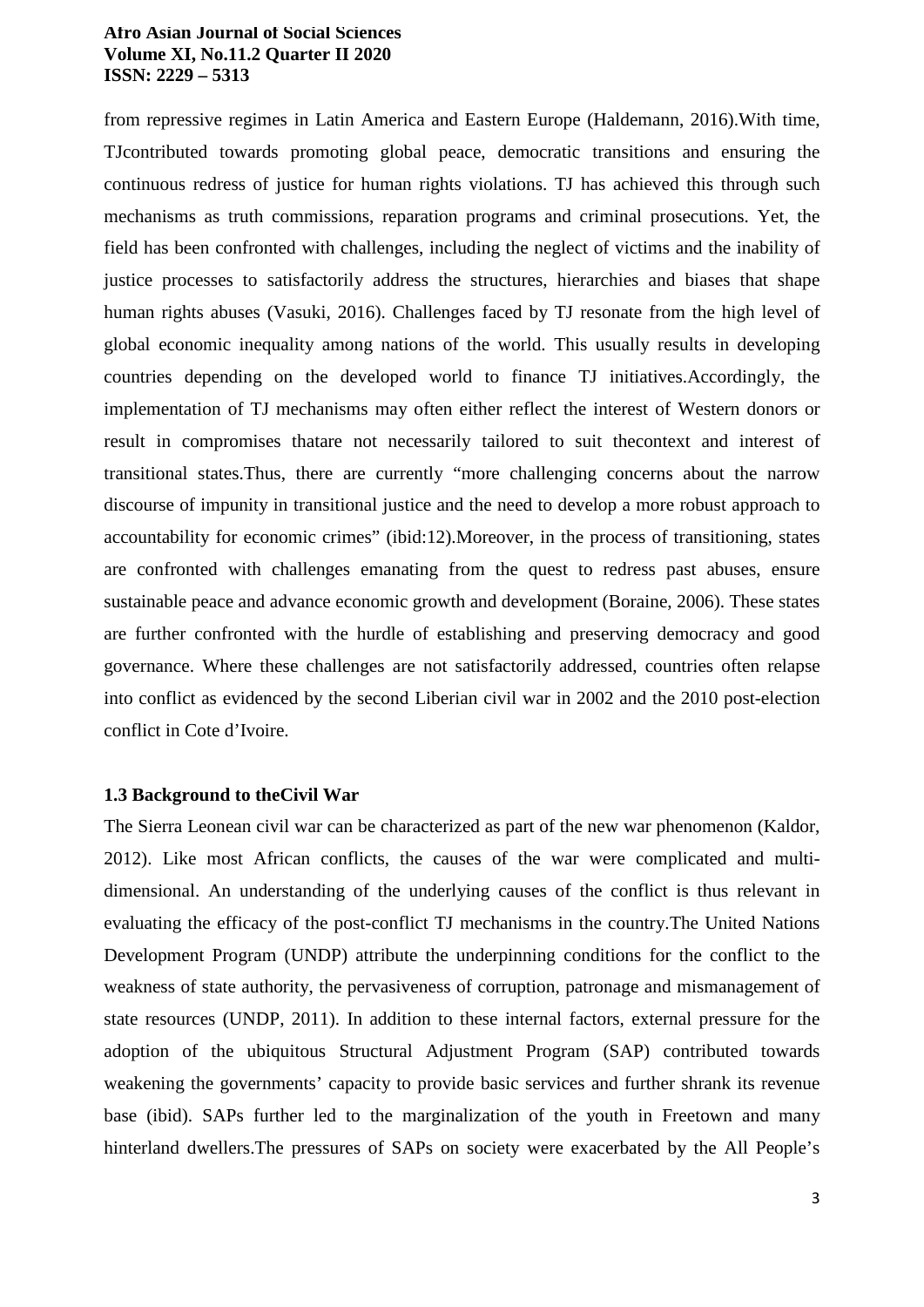Congress' (APC) tyrannical one-party rule from 1968 until 1992 (Ainley, et al (2015).Together, these developments created auspicious conditions for theuprising.

Yet, regional developments, including the raging war in neighboring Liberia, contributed towards triggering the bloodbathin Sierra Leone. The Sierra Leonean conflictstarted in 1991 after a section of the Revolutionary United Front (RUF) launched an attack on two small towns in the Kailahun district (Hawkins &Losee, 2014). Although the RUF was led by Corporal FodaySankoh, its activities were supported by Charles Taylor, the leader of Liberia's rebellion. The insurrection was also supported by Muammar al-Gaddafi and Blaise Campoare, the leaders of Libya and Burkina Faso respectively (UNDP, 2011). The involvement of Tripoli and Ouagadougou in the conflict was not surprising; these countries had previously supported the insurrection in Liberia. However, the rationale behind Gaddafi and Campoare'sinvolvement in the Sierra Leonean conflict remained unclear. What was clear, however, was that Campoareallowed Burkina Faso to be used as a conduit through which arms from Eastern Europe werechanneled to the rebels in Sierra Leone, in contravention of UN arms embargo on the latter (Sesay, 2009). On the other hand, government forces were supported by Executive Outcomes (a South African-based mercenary group), the British military and the ECOWAS Monitoring Group, ECOMOG (Kadlor, 2006). Unlike most conflicts in Africa, the Sierra Leonean civil war had no ethnic undertones. Some scholars,however, highlight the abundance of alluvial diamonds in Sierra Leone and the competition for them as one of the primary, if not the main cause, of the war. While this may be partiallyplausible, diamonds served more as a "spoil of war" used in funding the conflict, rather than being its original cause.

Characterized by gross human rights violations, the Sierra Leonean conflict was estimated to have causedabout 100,000 deaths and the displacement of over 2.5 million people over a period of 11 years (Sesay, 2009). Similarly, about 4000 civilians were amputated and several thousand injured. Further, widespread use of rape as a weapon of war with hundreds ofwomen compelled to serve as "bush wives" to the combatants became visible (ibid). In addition, children were recruited as fighters by the warring factions (Shaw, 2007). Beyond itspalpable ramifications, the conflict also resulted in rifts within communities due to the localized nature of the violence,the disintegration of families and the deepening sense of mistrust between marginalized communities and the government in Free Town (Ainley et.al, 2015). The intransigent posture of the warring factions resulted in the signing of many unsuccessful peace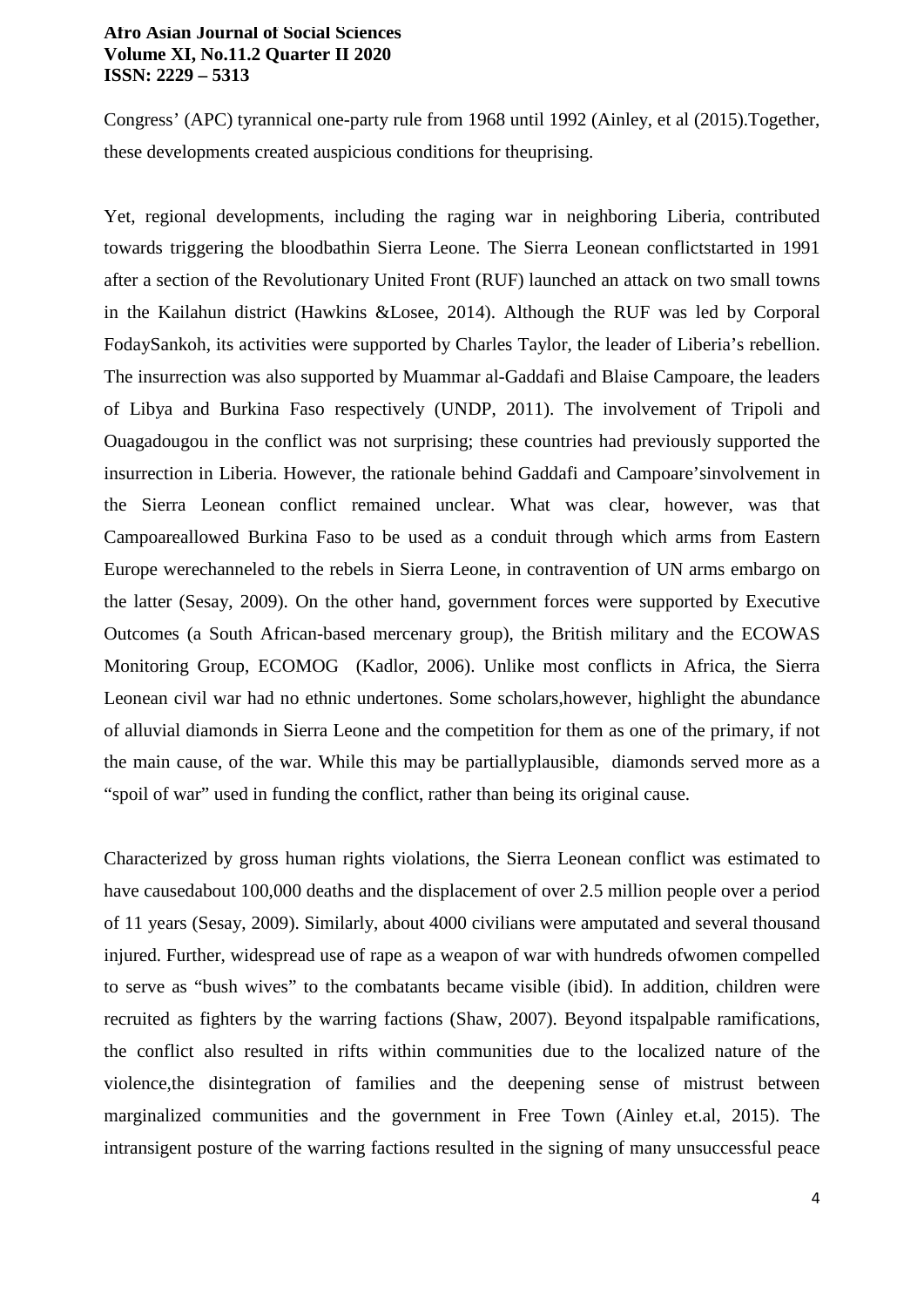agreements including the Abidjan Peace Accords (1996), Conakry Peace Plan (1997) and the Lomé Peace Agreement (1999). However, on 10 November 2000, a peace agreement resulting in a ceasefire was signed in Abuja by the warring factions under the auspices of ECOWAS. Subsequently, the war was declared officially over in January 2002 (UN, 1999).

## **1.4Transitional Justice in Sierra Leone**

The Lomé Peace Accord (LPA) stipulated the TJ mechanisms to be implemented after the cease-fire agreement. However, the government of Sierra Leoneonly reluctantlyacceded to the LPA out of coercion from external actors, notably Britain, Sierra Leone's former colonial rulers andkey aid donor.US officials were reported to have "drawn entire sections"of the pact(Cooper. et al , 2011: 1999). The practice of influencing post-conflict peace processes in Africa by external actors is becoming prevalent. While this has benefits, it generally marginalizes local actors and expectations. Thus, most TJ models, fashioned along the liberal peacebuilding approach, tend to fulfil the expectationsof the international community rather than post-conflict communities(Millar, 2011:530).

The initial efforts at ensuring recognition and accountability for crimes committed during the civil war were deliberately frustrated by the RUF. Against a backdrop of the atrocious crimes committed by the RUF, it attempted to either exclude or make ineffective TJ mechanisms included in the LPA (Sesay, 2009). The RUF and other minor rebel groups argued that the inclusion of TJ in the peace process would threaten peace and stability – the ultimate objective of the agreement. Consequently, concerns raised by civil society organizations on the need for accountability were marginalized in the agreement. Article 9 of the agreement inter alia states that "… the Government of Sierra Leone shall also grant absolute and free pardon and reprieve to all combatants and collaborators in respect of anything done by them in pursuit of their objectives, up to the time of the signing of the present Agreement" (LPA, 1999). Accordingly, the agreement exempted combatants of the RUF from any judicial action, in the quest to promote peace.

With the denial of victims the muchneeded justice and the seeming rewarding of impunity, the implementation of relevant TJ mechanisms were relegated to the backseat.The granting of amnesty to rebelswas not a new phenomenon in peace processes in Africa.Amnesty is usually leveraged by rebel factions as a bargaining chip during negotiations.The Lusaka protocol that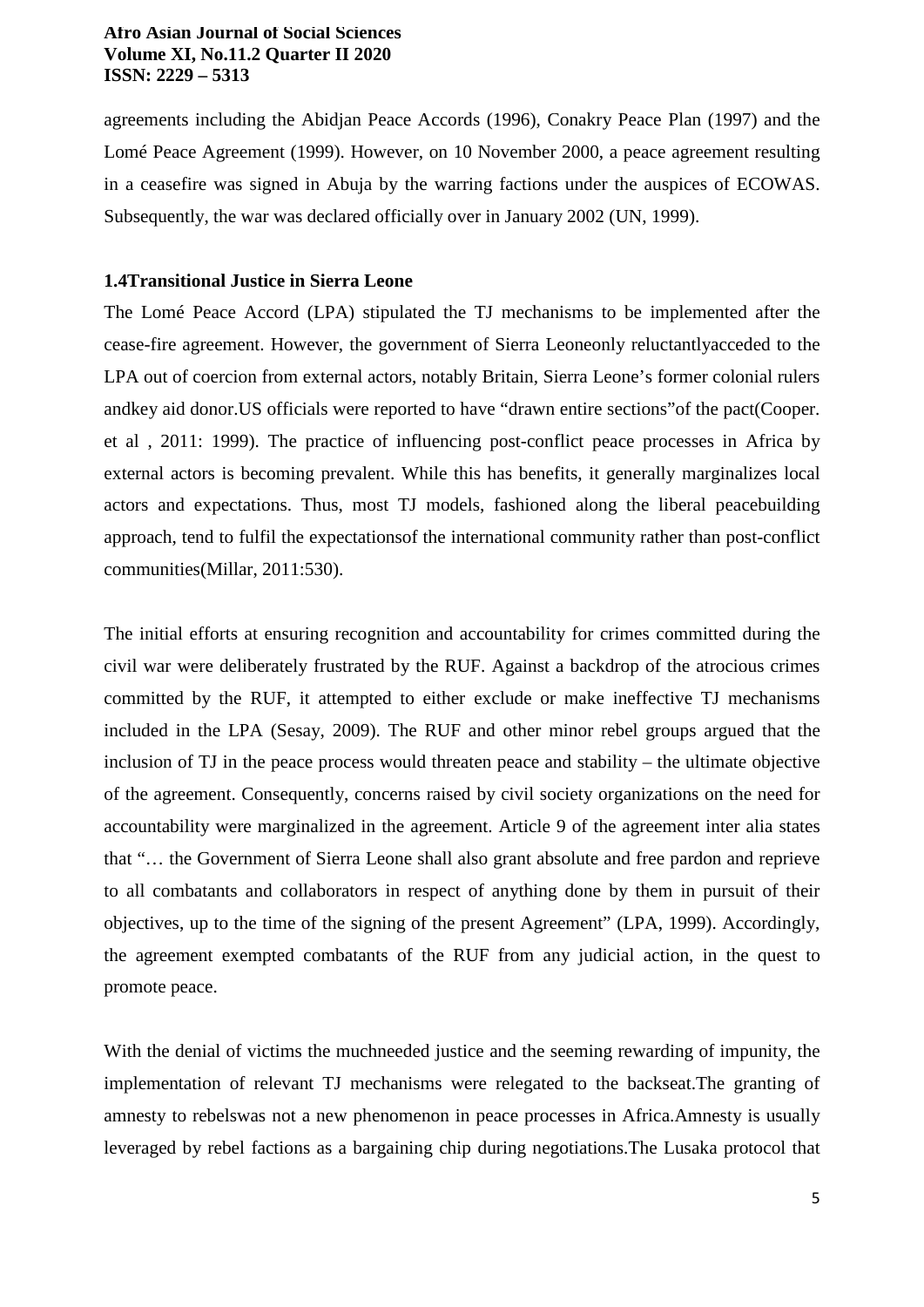sought to end the Angolan civil war, for example,provided amnesty to all individuals and groups who committed crimes during the conflict(Lusaka Protocol, 1994).While this obstructs justice, it may in the short term pave way for peace.The granting of amnesty to perpetrators of crimes during conflicts can be an important way of recognising "the moral justice of acts which are illegal" (Pankhurst, 1999: 242). However, the mass granting of amnesty to pepetrators may generate a sense of injustice, which potentially threatens peace in post-conflict situations.In general, post-conflict peace is not sustainable without justice. Justice, however,cannot be limited to criminal prosecutions, the prevalent approach in the developed world. This makes it necessary for TJ practictioners to explore local mechanismsfor justice to be included in TJ processes.

In the light of the incessant human rights violations perpetrated by the RUF and especially the infamous abduction of 500 UN peacekeepers, the government was compelled to call for the prosecution of RUF leaders (Sieff, 2001). Shortly after, President Kabbah officially requested United Nations assistance in prosecuting perpetrators of the crimes committed during the conflict (Ainley et.al, 2015). Subsequently, the UN negotiated with Free Town to establish an Independent Special Court. Since that period, a number of TJ mechanisms have been initiated as a way of ensuring accountability and redress for victims. The transitional justice mechanisms implemented comprised of the establishment of a Truth and Reconciliation Commission, Reparations Programme and a Special Court for Sierra Leone.In the next section, we analyze these TJ mechanisms designed to ensure lasting peace in post-conflict Sierra Leone.

# **1.5Truth and Reconciliation Commission (TRC)**

The creation of the Truth and Reconciliation Commission (TRC) in Sierra Leone was championed by civil society organizations (Sesay, 2009). Provision for the establishment of the TRC was first stipulated in the Lomé Peace Agreement and was supported by all parties to the conflict. The initiative was further embraced by the UN and other "international partners who sought to act as moral guarantors for the Commission" (ibid: 8). However, the TRC did not become operational until February 2002 when legislation was passed by the Sierra Leonean parliament for its establishment. The primary task of the TRC was to "create an impartial historical record of violations and abuses of human rights and international humanitarian law related to the armed conflict in Sierra Leone, from the beginning of the Conflict in 1991 to the signing of the Lomé Peace Agreement. The Commission was also taskedwith the responsibility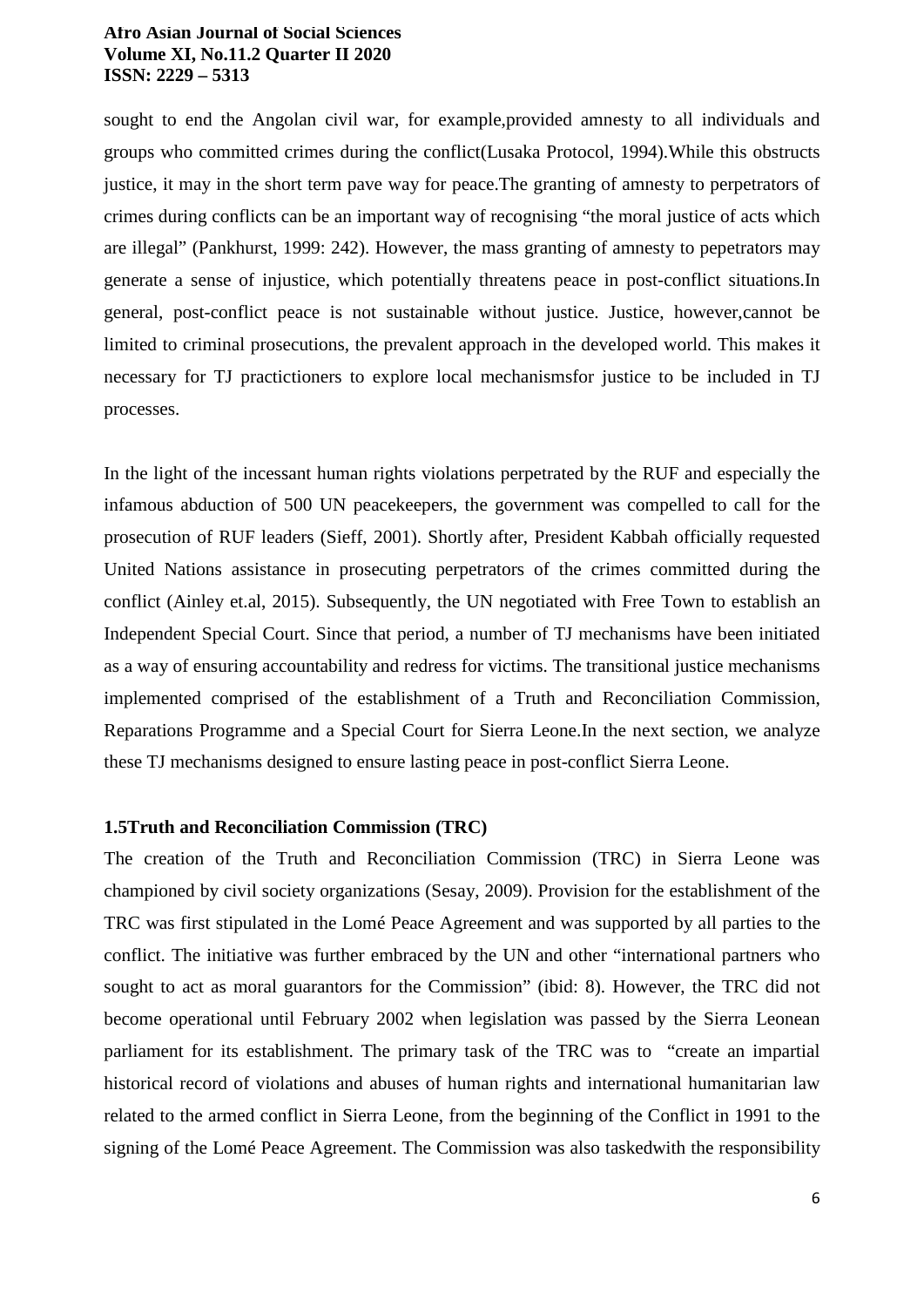to address impunity, respond to the needs of the victims, promote healing and reconciliation and to prevent a repetition of the violations and abuses suffered" (Web, 2000:6).

In achieving the mandate entrusted to it, the Act further required the Commission, which comprised national and international personnel, to undertake research and hold public hearings in order to gather testimonies from victims, perpetrators and observers while giving special attention to women and children who were abused during the conflict (ibid). Within the twoyear period of its operations, the TRC (from 2002 until 2004) collected about 9000 personal statements and some 200 written submissions from both national and international organizations (Ainley, et al 2015). The recommendations submitted by the TRC sought to address issues such as preserving human rights, broadening democratic participation to involve women and the youth and efforts to combat corruption (Kadlor, 2006).

The TRC was initially established as an independent institution,however, for administrative and legal reasons it operated as a project under the Office of the High Commissioner for Human Rights – OHCHR (Hayner, 2004:3). With theOHCHR assistingthe Commission with fund raising and other administrative initiatives, the envisioned independence of the TRC was compromised. Issues pertaining to the budget of the TRC could only be finalized upon consultation withthe OHCHR. The assymetrical relationship between the TRC and the OHCHR retarded the pace at which the former operated and resulted in divergent stance on what the priorities of the Commission was (ibid:4). The composition of the the Commisioners further underscored the lack of local ownership in the TRC. For instance, out of the seven commissioners, four were Sierra Leoneans while the three others were foreign nationals. Among the local Commisioners, there was no representation from various interest groups that had been affected by the conflict such as the amputees. Bishop Joseph Humper chaired the Commission with Laura Marcus-Jones, a former High Court judge, acting as his deputy. The two other members of the Commission –John Kamara and Sylvanus Torto – were both professors (Hayner, 2004:2). This affirmed the assertion by some scholars that the transitional justice enterprise wasunduly dominated by the West and a few privileged intellectuals to the neglect of victims of conflicts (Millar, 2011: 531).The hybridity of the Commission led to occasionaldisagreements between the national and international commissioners on issues such as the modalities for appointing staff.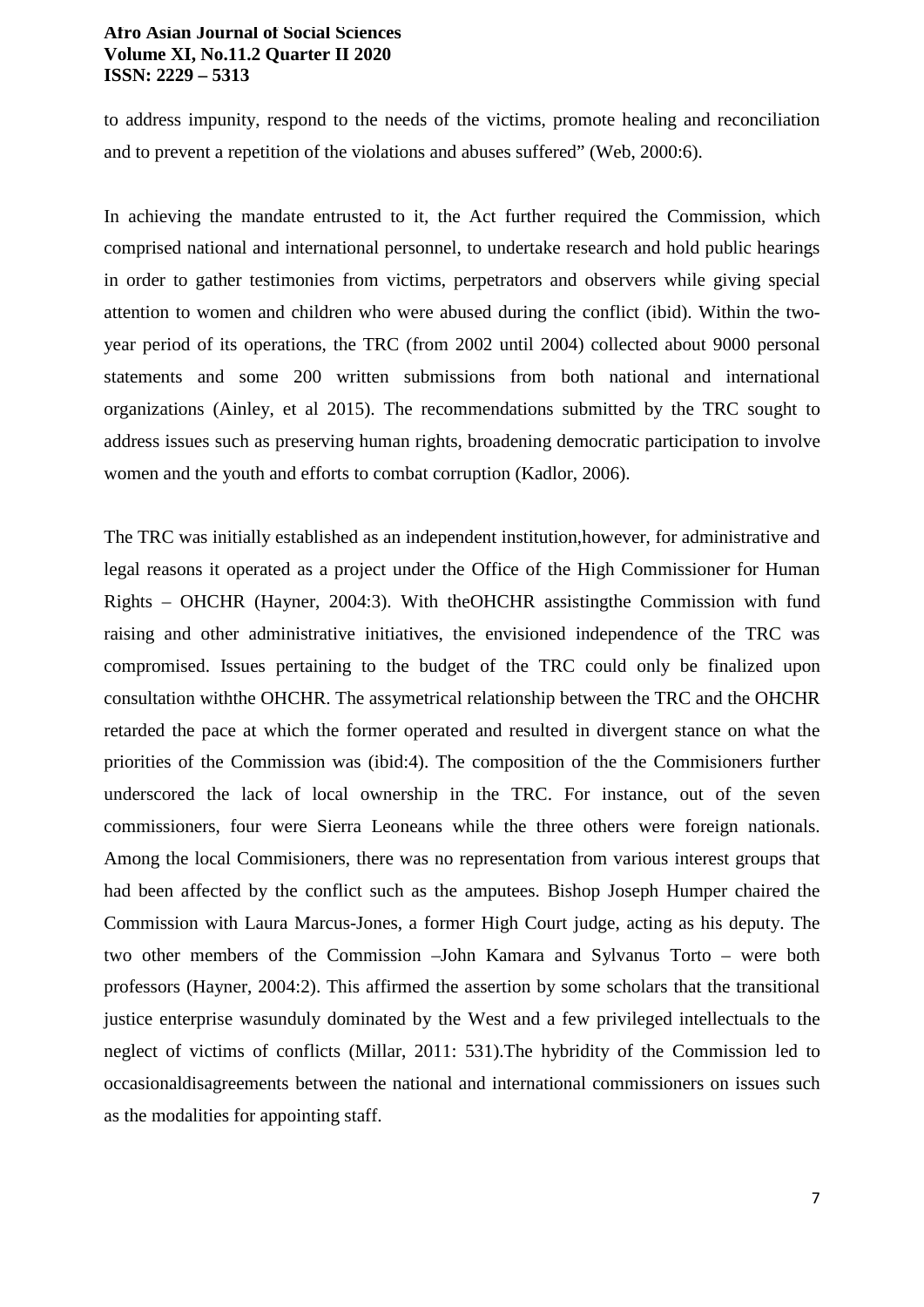Similarly, although the core staff of the Commission were Sierra Leoneans, most of the heads of the various departments were foreign nationals. The composition of the TRC therefore made it difficult for indigenous truth and reconciliation techniques to be employed in its operations. Although the Act that established the Commission allowed for the inclusion of customary institutions and resources –paramount chiefs, traditional and religious leaders – to be part of the truth and reconciliation process, the Commission hardly engaged with these resources. The TRC only engaged with traditional institutions during hearingsthat occurred outside Freetown. This approach was a strategy to get traditional leaders to mobilize their subjects to participate in the activities of the TRC.

To climax the TRC's activities, the Commission organized a reconciliation ceremonyin some communities where perpetrators and victims were reunited. During these events, perpetrators usually underwent a local cleansing ceremony to purge them of their evils afterwhich they were "reaccepted" into the community (Hayner, 2004:5). Despite the significance of these ceremonies in promoting reconciliation, they were underutilized by the TRC. The approach of the TRC has been defended by some observers on grounds that its operations were significantly hindered by financial challenges. As a result, the Commission could only conduct public hearings for a week in the various provinces – an insufficient time frame to adequately probe the issues (Ainley, et al 2015). Consequently, the Commission had to select a few people to testify with a limited amount of time allocated to each person while many others were denied the opportunity to testify (Shaw, 2007).Local models of reconciliation are generallyconsidered to be cost-effective and "local community friendly"(Sesay, 2007:43). It is plausible to argue that the undue influence of the TRC's international partners dissuaded the Commission from vigorously incorporating local alternatives into the reconciliation process. Donor states were unlikely to support traditional reconciliation initiatives that were unknown to them (ibid).

With the availability of indigenous reintegration models in many communities in Sierra Leone,the initiatives of the TRC would have been more meaningful to local communities had the Commission altered the internationally supported"collective truth telling" approach it adopted. Post-conflict states are usually saddled with challenges which make it necessary for external actors to be involved in the reconstruction process. However, international actors often lack sufficient understanding of the local context, cultural values and norms embraced by the "ordinary people" in the countries they seek to salvage. Accordingly, local-international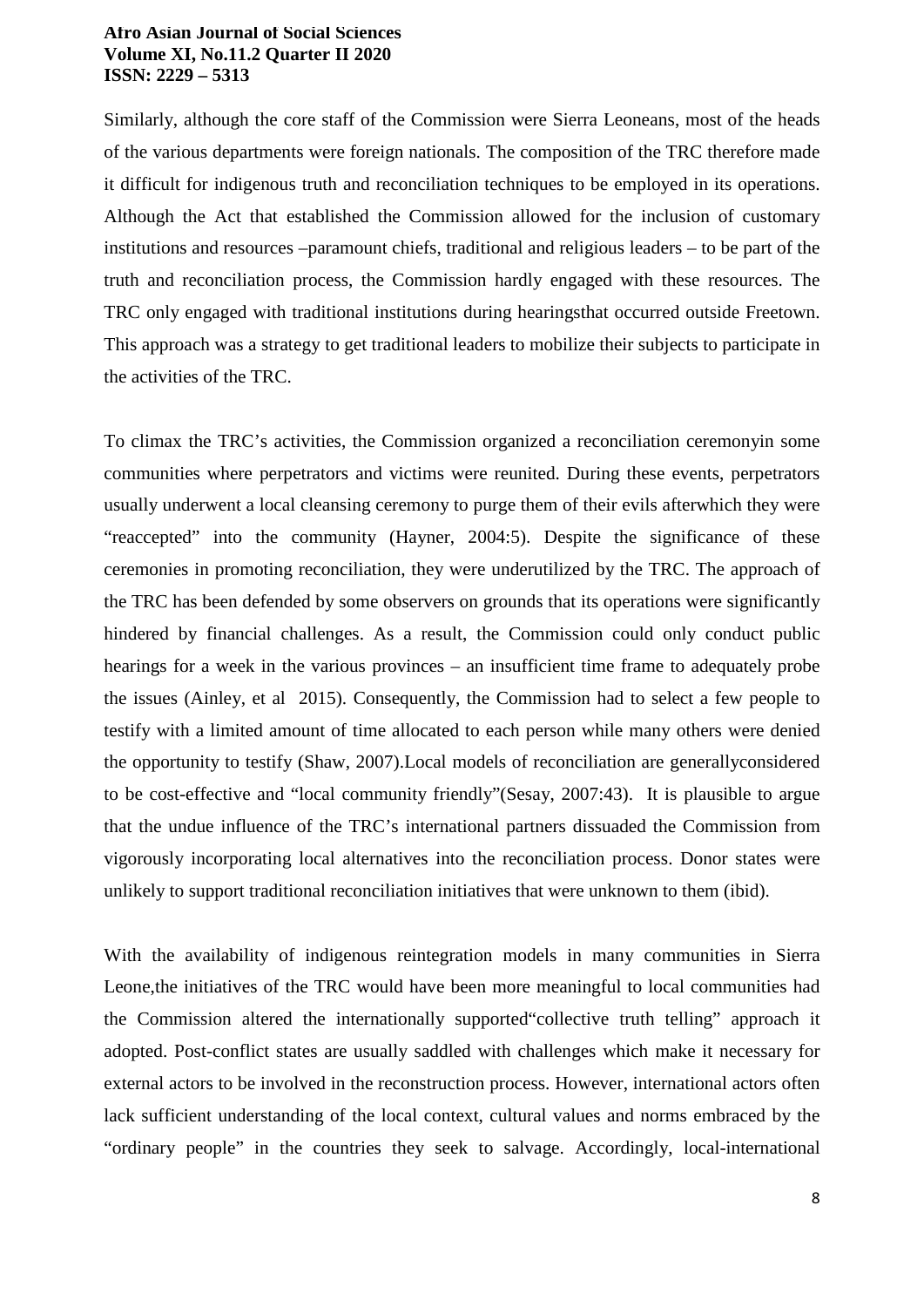partnership could be detrimental if the international community becomes oblivious of local realities and systems. Unfortunatey, this is often the case due to the universalization of truth commissions.

The inability of the Commission to utilize traditional approaches adversely affected the reintegration of ex-combatants into their communities (Svärd, 2010: 43). Kelsall (2005) argues that, the public hearing of the Commission would have been more succesful had the truthtelling process"been more heavily invested with ritual practices". Kelsall (2005) further postulates that, beyond the Quran and the Bible, individuals who testified before the Commission would have been more inclined to speaking the truth had the TRC resorted to using traditional swearing techniques. However, this approach would have been opposed by some staff of the Commission(particularly the international staff) who wouldhave perceived these techniques as irrational and contradictory to the princinples and spirit of human rights (ibid:386).

# **1.6 Reparations**

The need for reparations for victims of war crimes is imbedded in international humanitarian law. The UN Principles and Guidelines on the Right to a Remedy and Reparationstipulate that victims of conflicts have the right to "adequate, effective and prompt reparation for harm suffered as well asaccess to relevant information concerning violations and reparation mechanisms" (UN, 2005:6). Inproviding social justice to victims of war and redressing the breaches of international human rights law,the affected individuals (including their immediate familyand dependants) are entitled to reparations that commensurate the harm suffered or the degree of violation (UN, 2005). This provision is, however, vague and may be unattainable in reality. In practice it is difficult to quantify harm suffered by victims in a particular conflict, or determine the extent to which reparation would be proportionate to the harm suffered. Hundreds of civilians suffered amputation while many more painfully witnessed the gruesome killing and mutilation of their family members during the Sierra Leonian war. The critical question here is: how do such victims get compensated for the trauma they endured for the rest of their lives? Arguably, it may not be possible for victims of war crimes to be adequately compensated in a manner that restores them to the quality of life they enjoyed prior to the war(quality of life used in this context refers to the physical, emotional, spiritual and pyschological well-being of a person).Accordingly, reparations should only be viewed as a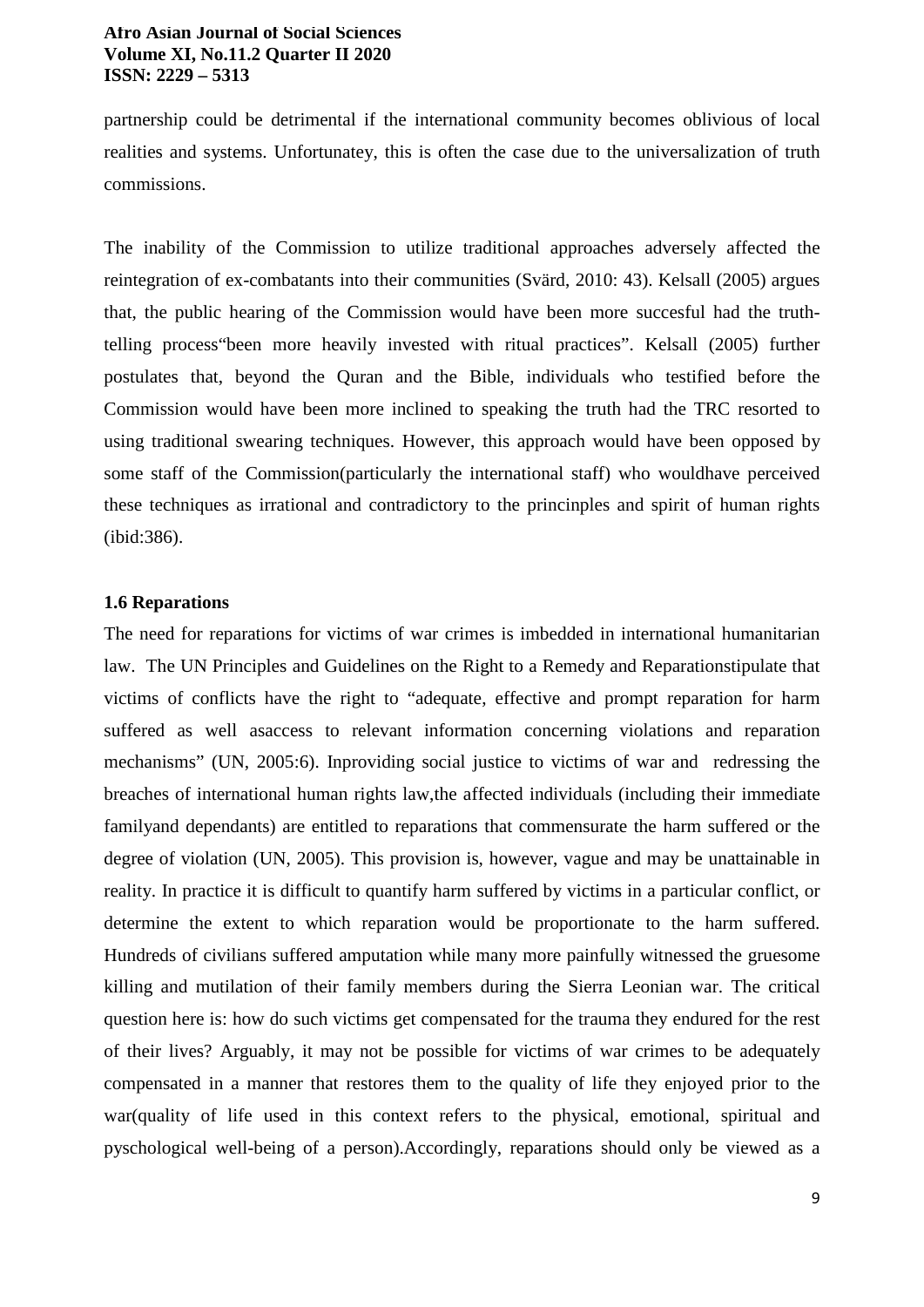means of acknowledging past wrongs and a minimal way of appeasing victims of war.

Victims can achieve reparations either through political or judicial means, in which case they resort to civil courts(STRC, 2016: 229).The latter optionmay, however, be difficult to pursue since it is often impossible toestablish which individuals may be responsible for specific crimes committed during conflicts. Again, the approach may be a daunting task, given that conflicts usually result in the deterioration,even weakining, of state instituitions, including judicial systems. With regards to Sierra Leone, the report of the TRC indicated that Freetown lacked the judicial capacity to redress crimes committed during the war. This was due to the lack of "functioning courts and access to formal justice" in many parts of the country (ibid: 229). Thisleaves politicaloptions as the more plausible aternative approach to compensate victims.

Despite its significance in ensuring sustainable peace and meting out justice to survivors, reparations received very little attention from the international communityand the transitional government in Freetown.Although reparations were not explicitly stated in the Act that resulted in the creation of the TRC, the Commission was required to make recommendations that would "address the needs of the victims," and "restore the human dignity of victims"(STRC, 2016:227). The mandate of the commission implicitly required that it makes proposalson appropriate reparations for victims.During the hearings of the TRC, some victims who testified before the Commission did so with the aim of gaining material benefit in return (Shaw, 2007).One victimbemoaned the lack of reparations and the potential consequence:

We the amputees, how are we in the world now? I am not speaking for myself here. Thegovernment should not leave our case behind. It is not for us, it is for our children. If my child grows up and asks me who chopped off my hand, I shall say these people did it to me. That will bring the war again. If you say peace should come, we the amputees should bring the peace. I cannot be struggling and say that I am living in peace. That is why our case should be pushed forward. If our problem is left behind, the war will not end. We the amputees, we all have children(Shaw, 2007:206 ; STRC,2016).

By testifying before the TRC, victims of the war anticipated two outcomes, one of which was to bring to the lime light the abuse and trauma they endured during the war. The second and perhaps the most important, was to solicit for support from the government and the international community to enable them deal with the dire impact of the war on their lives and their communities.The expectation for material benefit from the TRC, however turned out to be an illusion. Where reparations were mentioned, they served merely as tools to entice victims, community leaders and civil society organizations to prticipate in the Commissions activities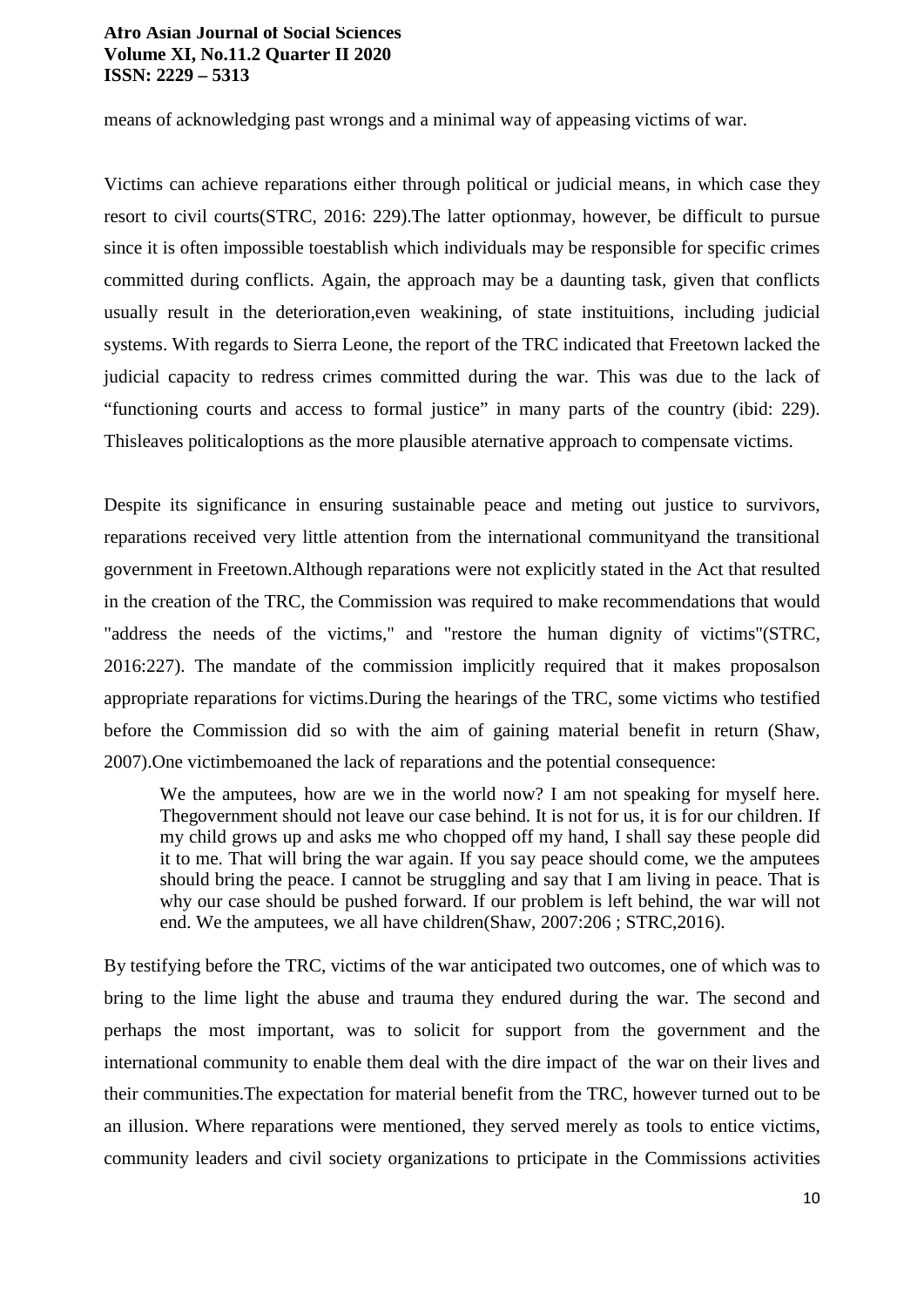(Conteh & Berghs, 2014: 5). Victims of the war were assured that by testifying before the TRC, they would be guaranteed provisions from the government (ibid). However, since the implementation of reparations transcended the mandate of the TRC, victims were referred to the National Commission for Social Action – the agency responsible for ensuring the welfare of victims (Sesay, 2009).

The reparation programs recommended by the TRC were twofold: the first pertained to the provision of a service package geared towards meeting the needs of victims. The second related to "a symbolic measure meant to acknowledge the suffering of the victims" (ibid:19). The TRC adopted a victim-centered approach in its recommendations on reparations. The Commission recommended that the special fund set-up for the casualties of the war should focus primarily on meeting the basic needs of victims such as providing them with education, free medical care, training, housing and pension benefits (STRC, 2016). Further, it proposed the inclusion of victims in the governance process and the acknowledgement of the ordeals of victims during the war. The reparations program was therefore focused on meeting the socio-economic needs of victims (Kadlor,2006).

Although reparation initiatives were expected to begin within six months of the release of the TRC's report, attempts at implementing these proposals did not commence until 2006.In 2006, the office of the Vice President established a special reparations task force comprising former officials from the TRC, civil society organizations, UN and the victims of the war (ibid). The UN Peacebuilding Fund made available \$3 million to expedite reparation initiatives.Yet, the reparations program was limited to only victims who were in dire need of assistance such as amputees, individuals who had been sexually abused, persons wounded as a result of the war, children and affected communities.While this list of beneficiaries covered a wide range of people vulnerable to abuse during conflict,it did not include the aged and individuals who were physically challenged prior to the conflict. The different categories of victims were, however, given distinct benefits to meet their respective needs. Generally, all victims were given \$100, a meagre amount compared to the devastating lasting impact of the war on their lives. Victims who were extremely affected by the war such as amputees were later given \$1400 each in 2013 and were obliged to sign documents indicating they would not make future claims for reparations (Kirsten et.al, 2015).While the reparation program was commended for not discriminating against non-citizens, the meagre amount paid to victims underscored its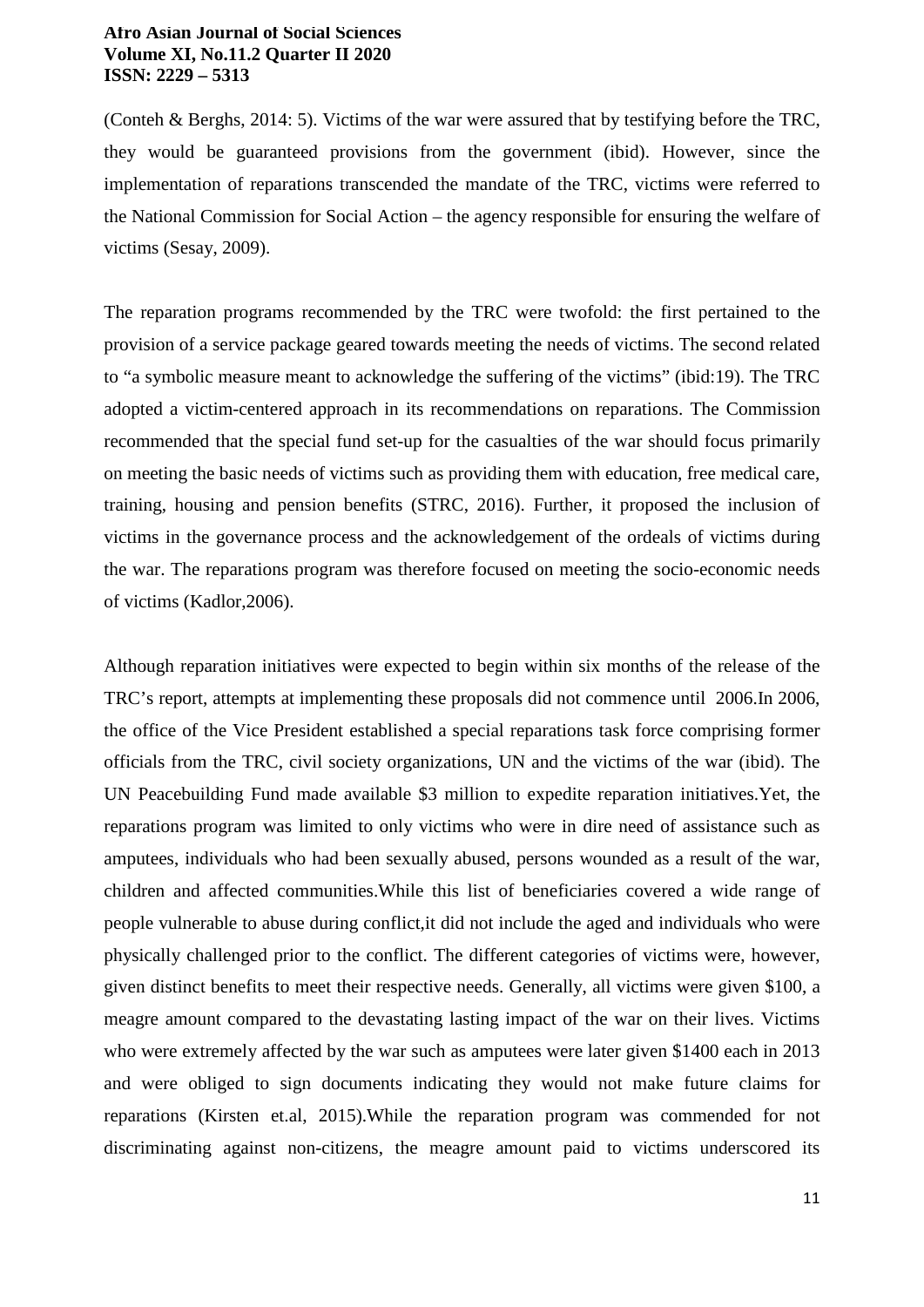inadequate funding, but also how little the program offered vis-à-vis heightened victim expectations.

A further critique of the reparations program was the prioritization of ex-combatants over victims.While this approach was perhaps taken to prevent the former from reigniting the conflict in Freetown, it usually stalls reconciliation and sustainable peace. One victim who testified before the TRC indicatedthat "…what puzzles me is that the perpetrators are cared for and those of us who are victims are left out. What will happen to us in the future?*"* (STRC, 2016). This remark reaffirmed the disconnection betweenthe demands of victims and theprograms initiated. The involvement of victims in the decision-making process was limited, leaving the TJ process to be driven bythe interests of policy makers, international actors and NGOsrather than by the concerns of the masses and victims.

# **1.7 The Special Court for Sierra Leone (SCSL)**

As stated earlier, the incessant attacks on civilians and the abduction of UN peacekeepers influenced the decision of the Sierra Leone government to request the assistance of the UN in the establishment of a court to prosecute RUF leaders and combatants. President Alhaji Ahmad TejanKabbah argued that the RUF had planned and engineered the decade-long conflict that had resulted in the massive atrocities(Jalloh, 2011:398). Kabbah further asserted that the leadership of the RUF had breached international law. With Sierra Leone lacking the resourcesto ensure a credible trial, Kabbah advocated for international support in prosecuting the perpetrators of the war crime (Jalloh, 2011). Although the quest for justice is an instrumental aspect of peacebuilding, selective justice can be detrimental to sustainable peace in post-conflict societies. Selective justice occurs when one faction to a conflict is held liable for the crimes committed during a war, without attempts to investigate and prosecute other parties to the conflict who may equally havecontributed to the sustenance of the war.

Attempts at establishing a justice regime to uphold the principles of accountability culminated in the signing of the agreement on the creation of the Special Court of Sierra Leone(SCSL) in January 2002 (Kadlor, 2006). The creation of the court was the idea of president Kabbah with the support of the international community. The SCSL was established to prosecute individuals responsible for war and other crimes of concern to the international community. This mandate was consistent with theresponsibility entrusted to the International Criminal Court (ICC).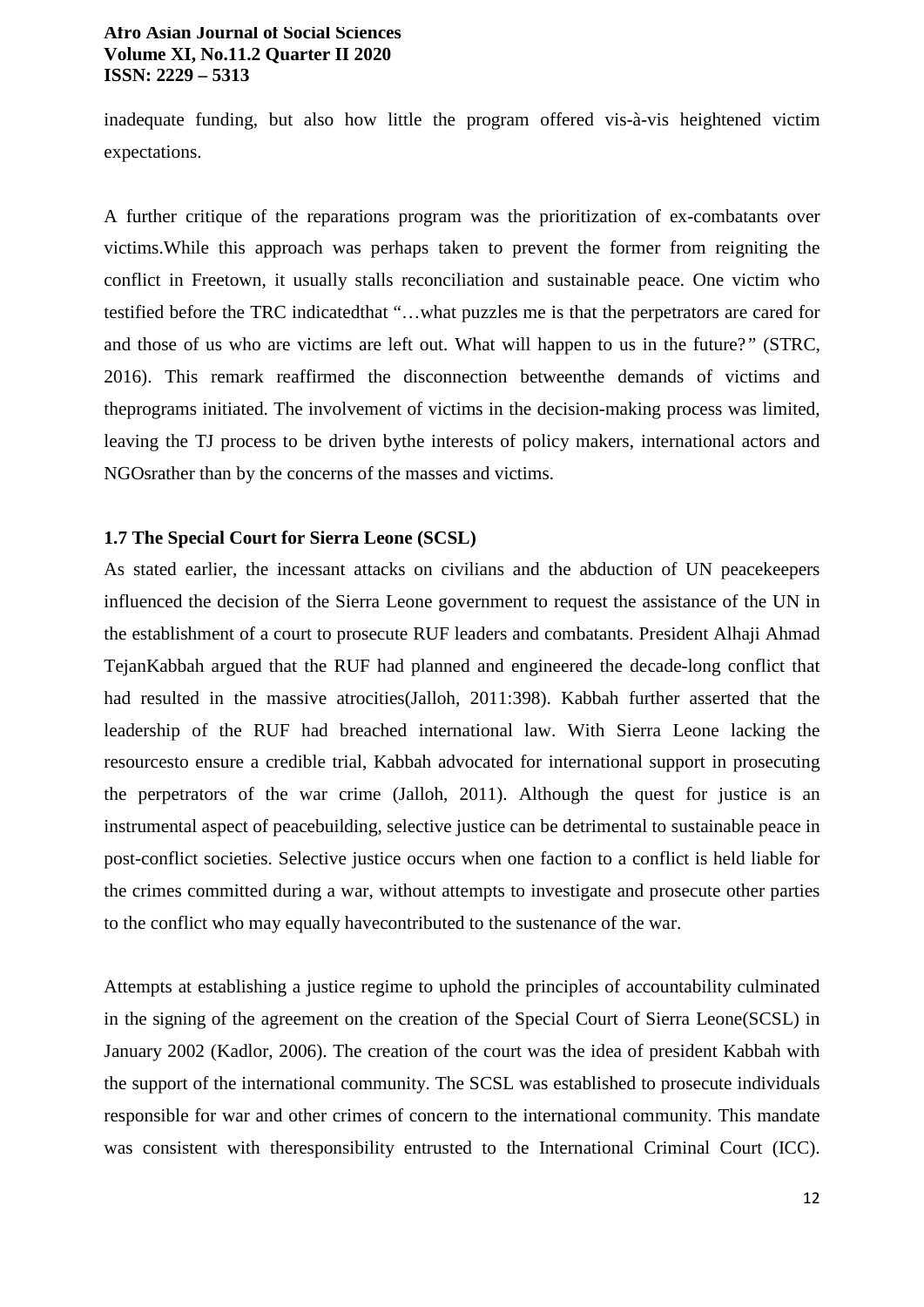However, due to the non-operationalization of the ICC at the time of the establishment of the SCSL,criminal prosecutions could not be carried out at the Hague. With the intensification in efforts at establishing a permanent international criminal justice regime in the 1990s, international actors involved in resolving the Sierra Leone war were inclined to pursuing retributive justice. Increasingly, the international community and human rights organizations have come to embrace the need for prosecution as part of peacebuilding efforts. In this regard, punishing perpetrators was perceived as a conduit for serving justice (Pankhurst, 1999: 242). Whereas criminal justice may promote peace by preventing vengeance from victims, the excessive focus on retributive justice risk shifting attention from casualties of conflict to perpetrators, as prosecution does not necessarily amount to direct material benefit to victims.

The SCSL was mandated to prosecute individuals who bore the greatest responsibility for human rights violations committed during the war, specifically from 30 November 1996 until the end of the conflict (Sieff, 2001). The court had to adopt this approach since it was impossible to prosecute all the perpetrators given the sheer size of the numbers involved. It was estimated that no fewer than 30,000 perpetrators, including children, were involved. Moreover, mass prosecutions have proven to be costly and time-consuming, thus making it preferable to concentrate on individuals most responsible for crimes to be punished. Attempts to prosecute all perpetrators may also adversely hinder reconciliation and sustainable peace, especially in instances where TRCs operate concurrently with criminal prosecutions. In such situations, perpetrators are unlikely to cooperate with truth commissions out of fear of being indicted based on their testimonies. The limited prosecutorial mandate of the Court was, however, a digression from that of the international tribunals established in Yugoslavia and Rwanda that had the authority to prosecute "serious violations of international humanitarian law" (Hawkins & Losee, 2014: 55).

The SCSL comprised of Sierra Leonean and international judges and lawyers and used both Sierra Leonean and international law, making it a hybrid court. The hybrid system was relevant for the Sierra Leonean context because it granted the court process some level of legitimacy. Any attempts by Freetown to prosecute crimes committed during the war would have been discredited as it would have been perceived as exemplifying victor's justice. On the other hand, should Western states have taken the initiative to prosecute war crimes in Sierra Leone without recourse to the hybrid court, such an approach would have been perceived as undermining the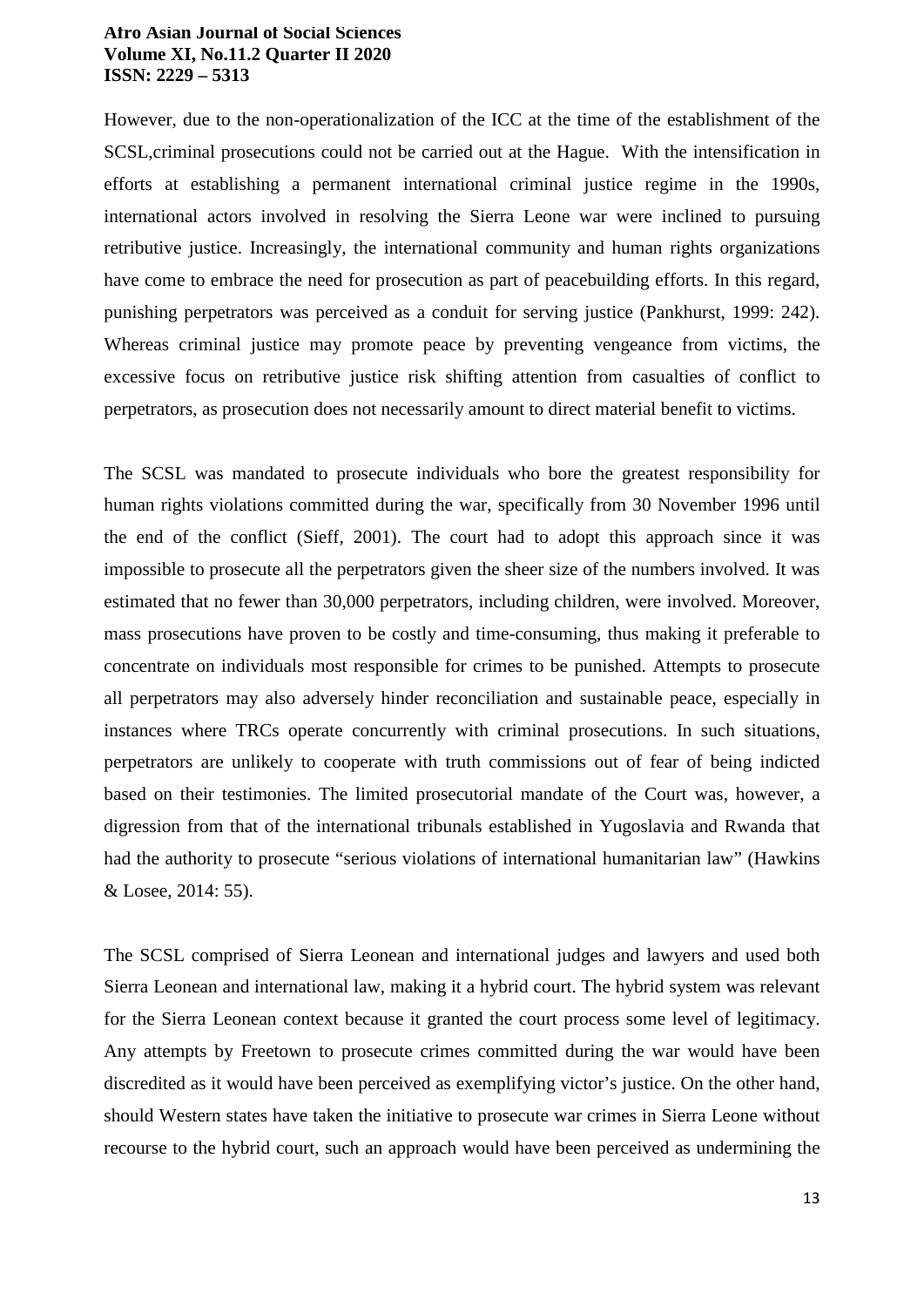sovereignty of the country (Hawkins &Losee, 2014). The independent court was thus the best approach. In all, the court indicted 13 leaders of the various armed groups including Charles Taylor, the former president of Liberia, for his involvement in the conflict despite opposition from the US government(ibid).

A controversy that surrounded the establishment of the court revolved around the unwillingness of the UN Security Council to grant it Chapter VII authority, unlike the international tribunals established in Yugoslavia and Rwanda (Sesay, 2009). Thus, the SCSL did not have the legal mandate to enforce the arrest of non-Sierra Leoneans indicted for crimes within the jurisdiction of the court. The Court was unable to instigate the surrender of Charles Taylor by the Nigerian government to face trial. It also partly contributed to the inability of the court to indict heads of states such as Muammar Gaddafi and Blaise Compare for their roles in the conflict. It should be noted that the disposition of Western States towards Gaddafi had changed significantly by 2003, after the Libyan strongman handed over the two suspects of the Lockerbie plane bombing in 1999 and subsequently accepted responsibility for the attack (Sipress & Mintz, 2003). Gaddafi further denounced the 9/11 attacks and subsequently pledged Libya's support to the US-led war on terrorism. In addition, Tripoli agreed to dismantle its weapons of mass destructionin 2003 after talks with the US and the United Kingdom (Kerr, 2004). These series of engagements culminated in improved relations between Tripoli and Washington, which consequently resulted in the US and UN lifting sanctions imposed on Libya. Tripoli was thus in the good books of the West and with its newly found friendship in Gaddafi, Washington was logically disinclined to support his prosecution (Hawkins &Losee, 2014: 62), although at the expense of justice. Moreover, as one of the leading funders of the SCSL, along with the UK and Netherlands who account for 80% of the courts budget (Web, 2000), the US exercised considerable influence over the court's decisions. Thus, with the opposition of Washington, the recommendation of the TRC for Libya and Burkina Faso to compensate survivors of the war could therefore not be implemented.

An aspect of the establishment and operation of the SCSL that had escaped the attention of scholars pertained to the kind of judicial system that was favored by the key stakeholders in the peacebuilding process in Sierra Leone. President Kabbah requested for UN assistance to establish a "special court" to prosecute FodaySankoh and the other "senior members" of the RUF. Although the interpretation of Kabbah's request for assistance became a subject of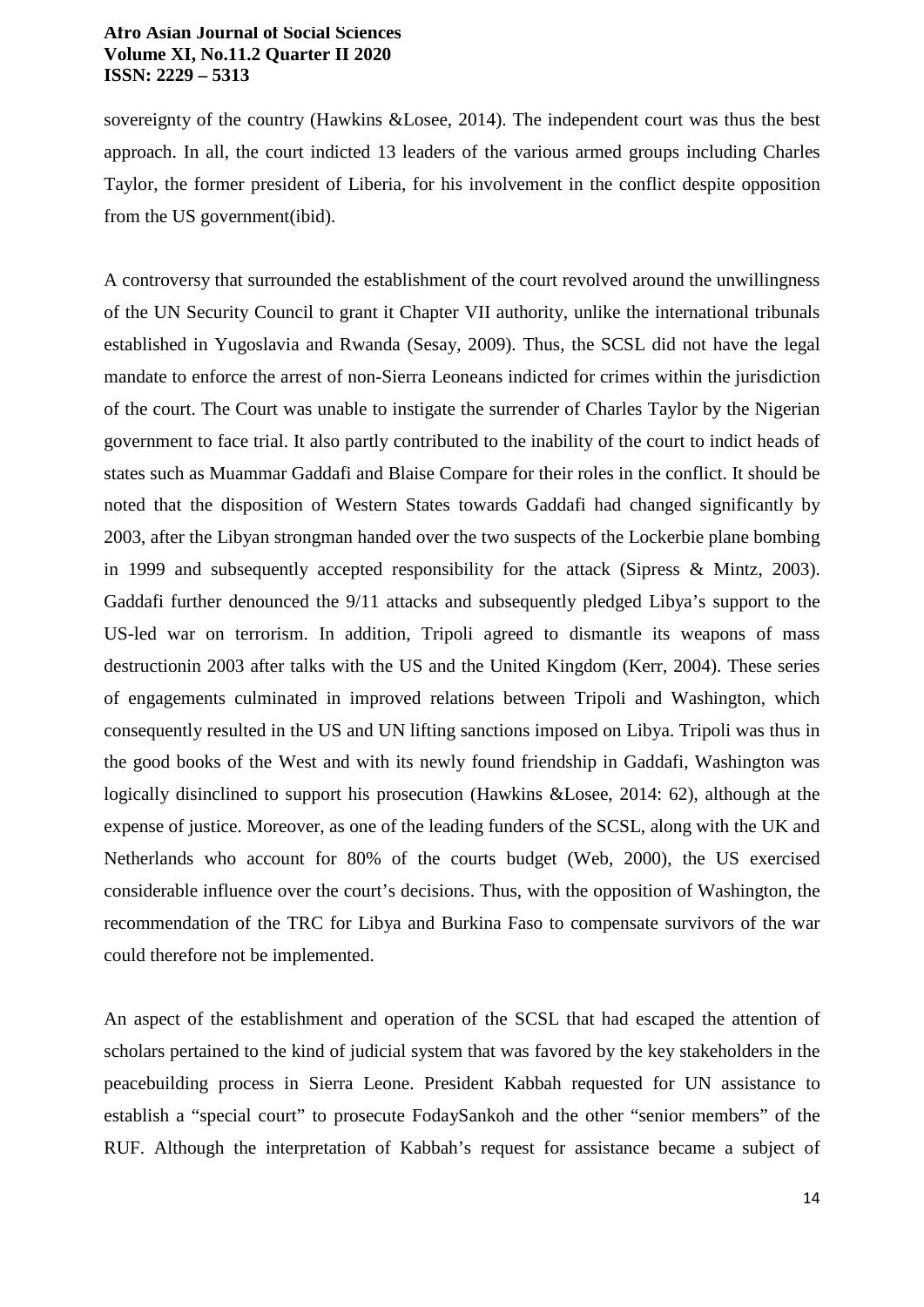contestation, this request implied the recognition of the potential of the Sierra Leone judicial system to prosecute perpetrators of the crimes committed during the conflict. This assumption was contrary to the widely held opinion that the judicial system in Free Town had completely deteriorated at the time of the request and therefore necessitated the involvement of the UN. Consultations between the UN and the relevant stakeholders in Sierra Leone divulged the preference for a "national court with a strong international component in all its organs (judges, prosecutors, defence counsel and support staff), and for international assistance in funding, equipment and legal expertise"(UN, 2000:2). The need for international involvement in the court was therefore aimed at augmenting the capacity existing judicial system in Sierra Leone, rather than replacing it. However, the UN favored the establishment of an international court "with strong national elements"(Jalloh, 2011:401). The stance of the UN was partly influenced by the unwilligness of the global organization to "be associated with a legal process which favored the imposition of the death penalty" (UN, 2000:2). Thus, none of the individuals prosecuted was indicted based on the Sierra Leonean legal system. The court's reliance on international humanitarian law and jurisprudence rather than domestic laws questioned the motivation for the establishment ofa 'hybrid' court. Essentially, hybidity was leveraged to gain "local legitimacy for enforcing international norms"(Graeme, 2013:10)

A challenge withthe SCSL pertained to the ambiguity of the mandate of the court. The focus of the prosecution on individuals responsible for the greatest violation of international humanitarian and Sierra Leonean law was subjective, as the decision could only be based on the discretion of the chief prosecutor. Also, the legal framework establishing the court did not explicitly specify what the "greatest responsibility" meant (Jalloh, 2011). The critical concern that emanated from this provision was the need for an explanation on the factors that influenced the prosecutors' choice of certain perpetrators and not otherswithin that range. Beyond individuals prosecuted, were there no other leaders of the various factions who shared responsibility for the crimes committed during the war? Compared to the International Criminal Tribunals for Rwanda and Yugoslavia, which indicted over 70 and 100 perpetrators respectively, the SCSL could only prosecute 13 individuals (HRW, 2004). Human Rights Watch argued that the narrow interpretation of the mandate of the special court in some way exonerated other "perpetrators who, while not at the top of the chain of command, were regional or mid-level commanders who stood out above similarly ranking colleagues for the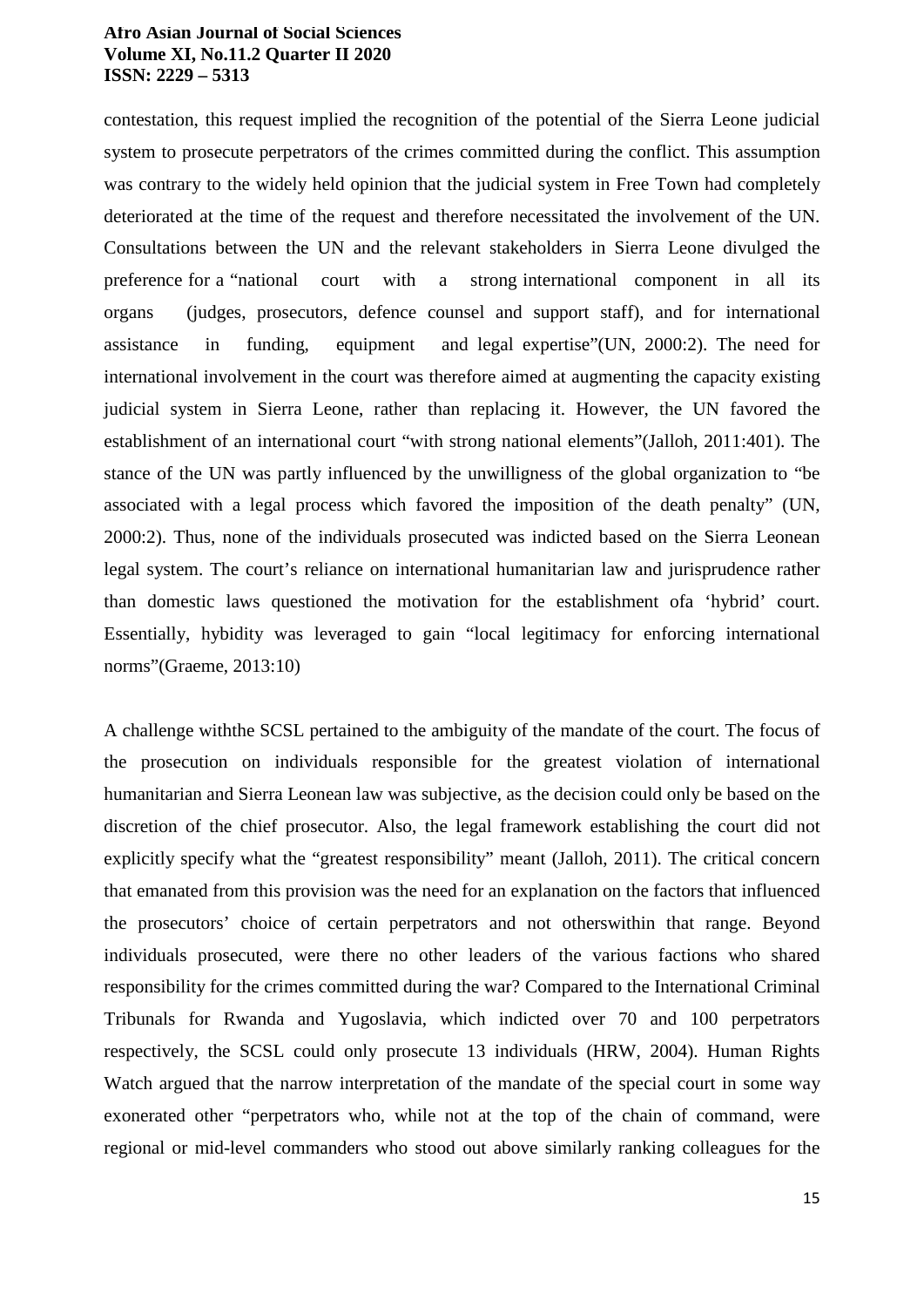exceedingly brutal nature of the crimes they committed" (HRW, 2004). In addition, the mandate did not extend to ECOMOG and other international peacekeepers who were involved in looting and indiscriminate attacks on civilian targets as well as the Executive Outcome (Ainley, et al 2015). Similarly, foreign businessmen and racketeers who financed the conflict and benefited from the booty of the war were spared from prosecution (Graeme, 2013: Jalloh, 2011). As stated earlier, the extraction of diamonds in Sierra Leone contributed in many ways towards sustaining the conflict. Although this was an open secret, the financial beneficiaries of the conflict have not been held accountable for their actions that literally destroyed Sierra Leone. This is mainly because these businessmen were nationals of Western states.

Another challenge regarding the operations of the SCSL was with regards to the temporal and short jurisdiction of the court(Graeme, 2013: 9). Although the war started in 1991, the court's jurisdiction was limited to abuses committed after 1996, thus denying justice to victims abused prior to this period (Web, 1999). The jurisdiction of the court was limited to the period after the signing of the Abidjan Peace Accord since the agreement marked asignificant step towards ending the conflict. However, since the warring parties did not allude to the provisions of the pact, it was necessary that crimes committed prior to 1996 be probed and perpetrators prosecuted. However, the Court would have been overburdened and its operations unduly prolonged had its mandate been extended to include crimes committed prior to 1996. Moreover, critics of the SCSL argued that the resources allocated to the court – about \$250 million dollars (Kadlor, 2006) – could have been channeled into other beneficial programs, given the enormous economic challenges confronting the country at the time. There are however, limits of this argument. Sierra Leone has endured a gruesome war which created victims. Sustainable peace could not be restored without some form of reconciliation, accountability and justice whose attainment required funds. For progressives and victims, the money spent on post-conflict TJ programs to get the country back on track was worth it.

#### **1.8 Conclusion**

The uneven distribution of resources during the TJ process, especially towards the SCSL rather than the reparations program was geared towards serving the interestsand priorities of the international community and the Sierra Leone government. These actors prioritized the prosecution of crimes over providing for the material needs of the victims of the war. The government in Freetown pursued this approach for two reasons. Firstly, the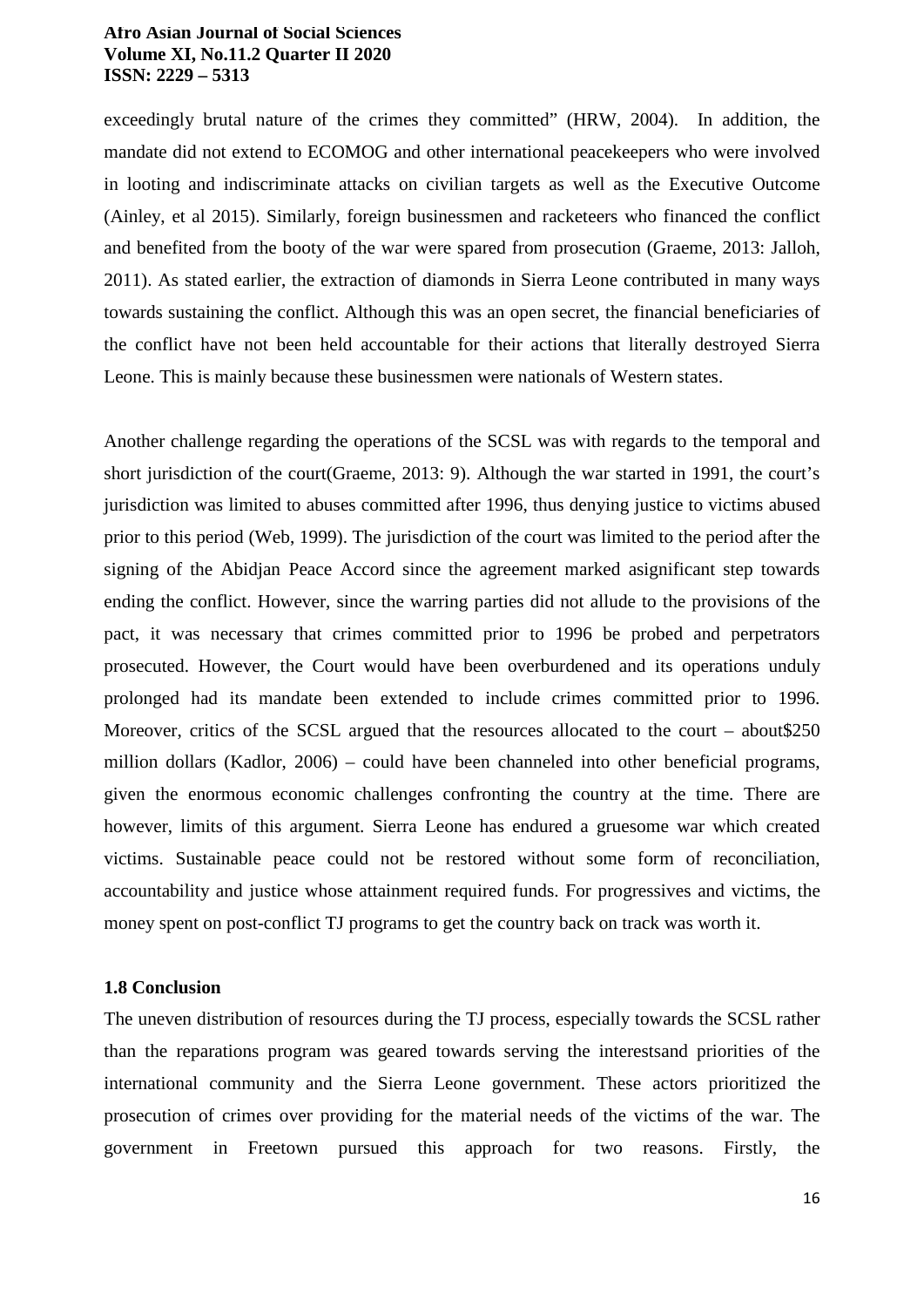transitionalgovernment sought to consolidate its authority in the war-torn country. This required the elimination of any form of potential threats to political stability. Since this was unattainable through theTruth and Reconciliation Commission or the Reparations Program, the government resorted to the pursuit of criminal justice as the alternative approach tostemming political rivalries. Also, the government and its international partnerssought to send a strong message to all rebel factionsthat impunity would neither be condoned nor tolerated. The SCSL was thus a symbol of deterrence in Sierra Leone. Criminal prosecutions constitute an essential aspect of the accountability and justice processes. However, the excessive focus on juridical mechanisms robed victims of the needed attention they desired during the transitional period. The focus of criminal prosecutions was often on perpetrators, not victims.

For true justice to be achieved during the transitional period and beyond, there is need for a significant digression from the top-down approach that often characterizes TJ in post-conflict states. This requires a reconceptualization of the victim. There is the need for governments, donors, NGOs and international organizations to interpret the needs of victims based on what the latter articulate and not what actors consider as best practice. Best practices in transitional justice may only be "best" for the context within which it was designed and implemented and not in other distinct socio-economic and cultural settings. This makes it imperative for TJ practitioners to foster sufficient local engagements in the process of securing justice. If the goal of TJ is to redress past abuses and in so doing realize a reasonable level of justice, then the people for whom justice is sought must be given space to contribute to the debate on what they perceive as just.

Retributive justice may be relevant in promoting accountability and ensuring justice for victims.However, that should not be the preoccupation of TJ processes. The incarceration of individuals most responsible for war crimes does not necessarily imply the prevalence of peace. Durable peace can only be attained when the grievances and needs of victims are prioritized. Looking back, a greater part of the funds to support TJ was channeled into prosecuting nine individuals while the larger population continued to wallow in poverty. Perhaps, the budget of the court could have beenreduced so as to use the surplus funds to support other development projects or the reparations program since victims seem to have direct material benefit from these programs rather than prosecutions. Similarly, the marginalization of traditional reconciliation mechanisms by the TRC undermined the ability of the Commission to maximize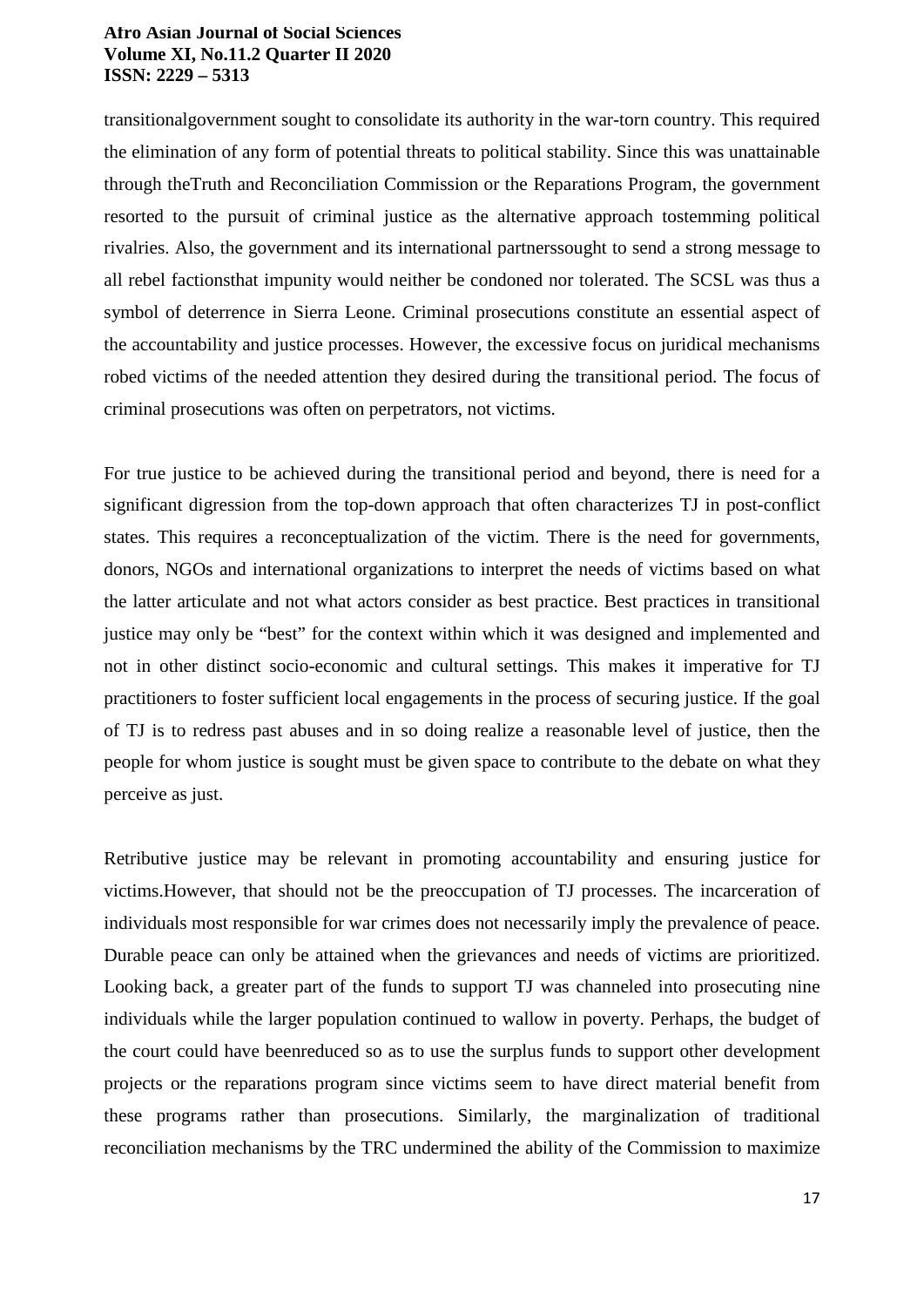its impact among ordinary Sierra Leoneans. As such, the TJ process did not create enough space for the advancement of the needs, values and aspirations of local actors. Ultimately, the TJ processes only advanced the interests of Sierra Leone's political elites and those of international stakeholders.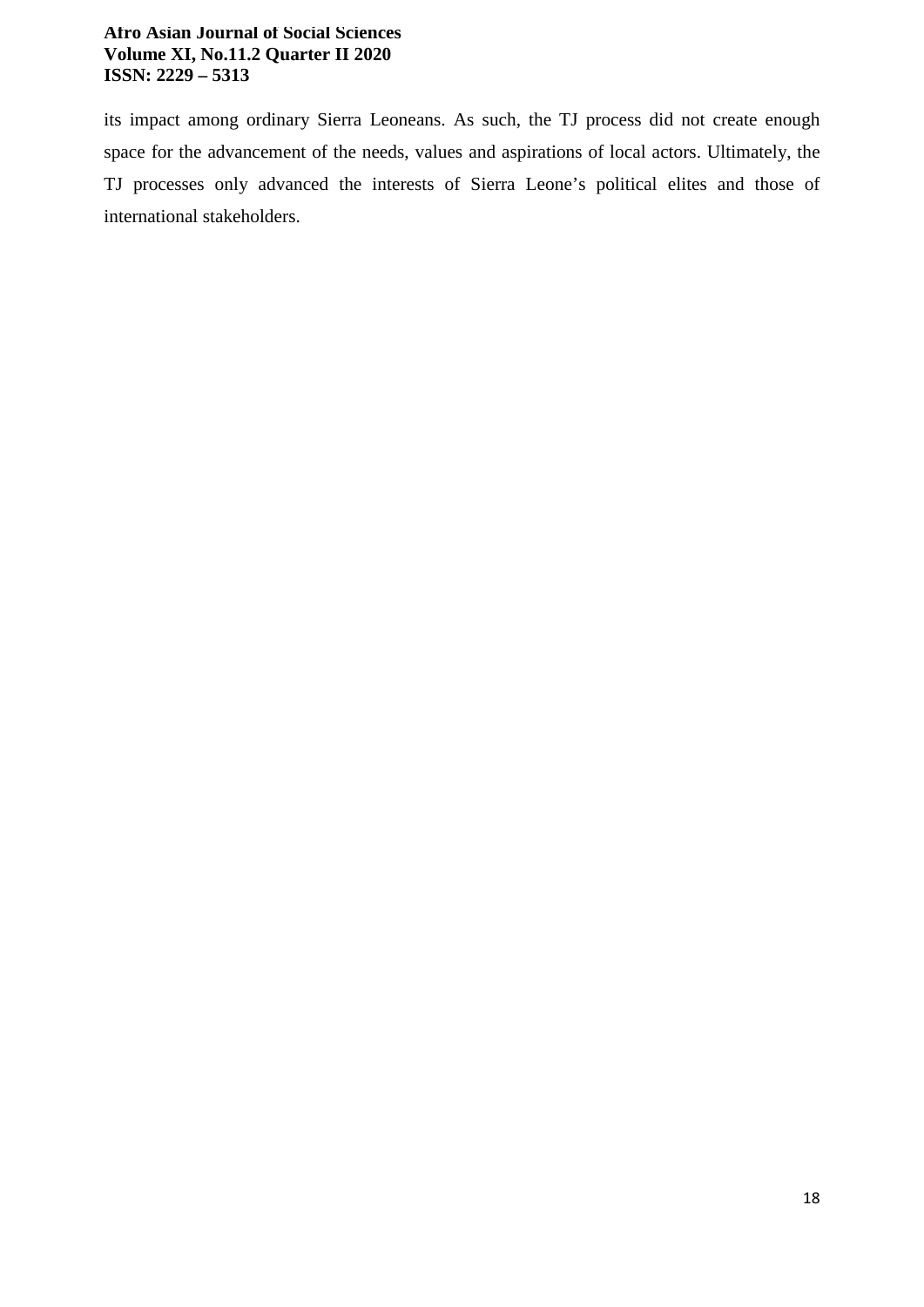# **REFERENCES**

Ainley, K; Friedman, R & Mahony, C. 2015 "Transitional Justice in Sierra Leone: Theory, History and Evaluation" In:. K. Ainley, R. Friedman, &C. Mahony(eds.)*Evaluating Transitional Justice Accountability and Peacebuilding in Post-Conflict Sierra Leone.* United London: Palgrave Macmillan, pp. 1-18.

Boraine, A. L., 2006. "Transitional Justice: A Holistic Interpretation". *Journal of International Affairs,* 60(1), pp. 17-27.

Conteh,E.&Berghs, M.2014. *'Mi At Don Poil': A Report on Reparations in Sierra Leone for Amputee and War Wounded People,* Freetown: Amputee and War-Wounded Association.

Cooper, N.; Turner, M. and Pugh, M. 2011. The end of history and the last liberal peacebuilder: a reply to Roland Paris. *Review of International Studies,* 37(4), pp. 1995-2007.

Graeme, Y., 2013. Transitional Justice in Sierra Leone: A Critical Analysis. United Nations University Graduate Student Journal, 1(1), pp. 3-17

Hawkins, D. &Losee, Chad, L2014. States and International Courts: The Politics of Prosecution in Sierra Leone. *Journal of Human Rights,* 13(1), p. 48–68.

Hayner, P., 2004. *The Sierra Leone Truth and Reconciliation Commission: Reviewing the First Year,* New York: International Centre for Transitional Justice.

HRW, 2004. *Bringing Justice: the Special Court for Sierra Leone,* New York: Human Rights Watch.

Jalloh, C. C., 2011. Special Court for Sierra Leone: Achieving Justice?. *Michigan Journal of International Law,* 32(3), pp. 395-360.

Kaldor, M., 2012. *New and Old Wars: Organised Violence in a Global Era.* 3 ed. Cambridge: Polity Press.

Kaplan, R., 1994. The coming anarchy: how scarcity, crime, overpopulation, tribalism, and disease are rapidly destroying the social fabric of our planet. *Atlantic,* 273(2), pp. 44-77.

Kelsall, T., 2005. Truth, Lies, Ritual: Preliminary Reflections on the Truth and Reconciliation Commissionin Sierra Leone. *Human Rights Quarterly,* 27(2), pp. 361-391.

Kerr, P., 2004. *Libya Vows to Dismantle WMD Program.* [Online] Available at: https://www.armscontrol.org/act/2004-01/news/libya-vows-dismantle-wmdprogram[Accessed 14 10 2019].

LPA,1999.*LoméPeace Agreement.* [Online] Available at: https://peaceaccords.nd.edu/accord/lom-peace-agreement[Accessed 13 10 2019].

Millar, G., 2011. Local Evaluations of Justice through Truth Telling in Sierra Leone: Postwar Needs and Transitional Justice. *Human Rights Review,* 12(4), p. 515–535.